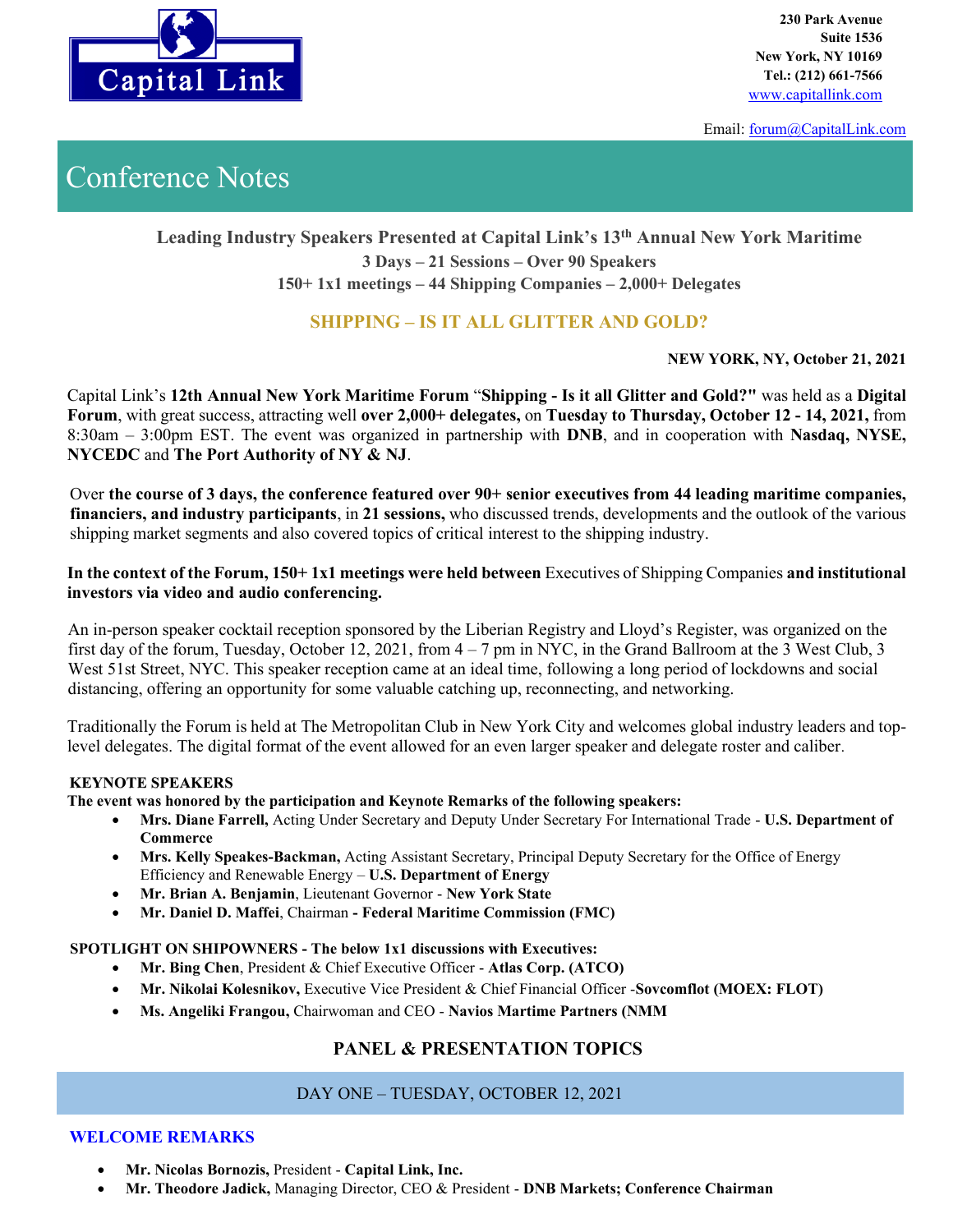**Mr. Nicolas Bornozis,** President - **Capital Link, Inc.,** welcomed all sponsors, speakers, partners and participants at the 13th Annual Capital Link New York Maritime Forum by saying: "We are hosting this event today in partnership with DNB and in cooperation with the New York Stock Exchange, NASDAQ, NYCEDC and The Port Authority of NY & NJ. Before passing the floor to **Mr. Theodore Jadick**, Managing Director, CEO & President - **DNB Markets**, who is also our partner and Conference Chairman, I would like to say that we are privileged and proud to host this conference today, having put together a great agenda.

Over a three-day period we are featuring an absolute who-is-who of the maritime industry. The representation of shipping with Clevel executives is tremendous. The Forum is going to discuss all the critical topics not only per sector but also concerning the whole market. In addition to reviewing the latest news in the global shipping markets, as well as the commodity and energy markets, the event will also focus on the role of New York as a global maritime center, and its position amongst the biggest maritime industries. New York is providing so many shipping related services: capital, legal services, trading, insurance and many more.

We are honored to have with us today not only major industry leaders, but also government leaders, who will discuss energy, commerce, and the global supply chain challenges.

In parallel, an impressive number of 1x1 meetings between shipping companies and investors will be held today, so altogether, this year's event has been a very compact and effective undertaking.

I will now turn over the floor to Ted Jadick, and I would like to express my gratitude and thanks to him and his team once more, for their cooperation year after year, in putting this important Forum together and for literally contributing their effort and infrastructure to this effect."

#### **SHIPPING - IS IT ALL GLITTER & GOLD?**

*What is different this time? Are we at the beginning of a new supercycle for shipping spreading eventually across all market segments? Covid-19, technology, regulations and geopolitics have a transformational impact on the industry. What are major opportunities and challenges looking ahead? CEOs from the major market segments shared their insight as to what makes this cycle different and the outlook ahead*

**Moderator: Mr. Theodore Jadick,** Managing Director, CEO & President - **DNB Markets; Conference Chairman Panelists:**

- **Dr. John Coustas,** CEO **Danaos Corporation (DAC)**
- **Mr. Robert Bugbee**, President **ENETI Inc. (NETI)** & **Scorpio Tankers Inc. (STNG)**
- **Mr. Paul Wogan,** CEO **GasLog**
- **Mr. Petros Pappas,** CEO **Star Bulk Carriers (SBLK)**
- **Dr. Nikolas P. Tsakos,** CEO **Tsakos Energy Navigation (TNP);** Chairman **INTERTANKO 2014-2018**

**Dr. John Coustas,** CEO - **Danaos Corporation (DAC),** described the current market definitely as Gold and something that had not happened before in container shipping. A combination of factors like systemic underordering for many years, the depletion of inventories during the pandemic and the inefficiency of supply chains have resulted in the current situation of a saturated transport system. The industry has reacted by substantial ordering of new vessels which however will only hit the water from 2023 onwards giving little relief to the current situation. Dr Coustas believes that we will continue to have a strong market at least until early 2023. The current orderbook although at 23 pct of the fleet does not compare to the 60 pct in 2008. In addition the liner companies are making incredible amounts of money, in contrast with 2008, which means that our counterparty risk is almost eliminated.

The other wildcard is the environmental regulations. This is why Danaos at present refrains from new ordering and concentrates in debt reduction. The industry must get clarity on the future green fuels. It will be a grave mistake to use now grey fuels that in the end will have a negative CO2 balance compared to the primary use of the fossil fuel energy.

**Mr. Petros Pappas,** CEO - **Star Bulk Carriers (SBLK**), stated: "It is a great pleasure for us to participate in the thirteenth Capital Link digital New York maritime forum. We at Star bulk remain optimistic about the dry bulk market prospects over the next years.

The newbuilding orderbook stands at record low levels, shipyard capacity is filling up with other more profitable for the shipyards vessel types, while upcoming environmental regulations and uncertainty on future vessel propulsion create a very favorable long term supply picture. On the demand side, a sharp rebound in global commodity demand has taken place because of the synchronized government stimulus programs and the need to restock but the global economic recovery from the pandemic is still at early stages with quarantines still being imposed around the world. Inefficiencies related to covid as well as political tension have recently led to bottlenecks, delays and a redistribution of trade lanes that have tightened the supply and demand balance significantly and have led to a strong increase in the price of energy, raw materials, and freight. Finally, the shipping industry has a critical role to play in the transition to a low carbon economy and we at Starbulk fully appreciate our responsibility and intend to lead in the effort."

## **DRY BULK SECTOR PANEL**

**Moderator: Mr. Jorgen Lian, Equity Analyst - DNB Markets, Inc Panelists:**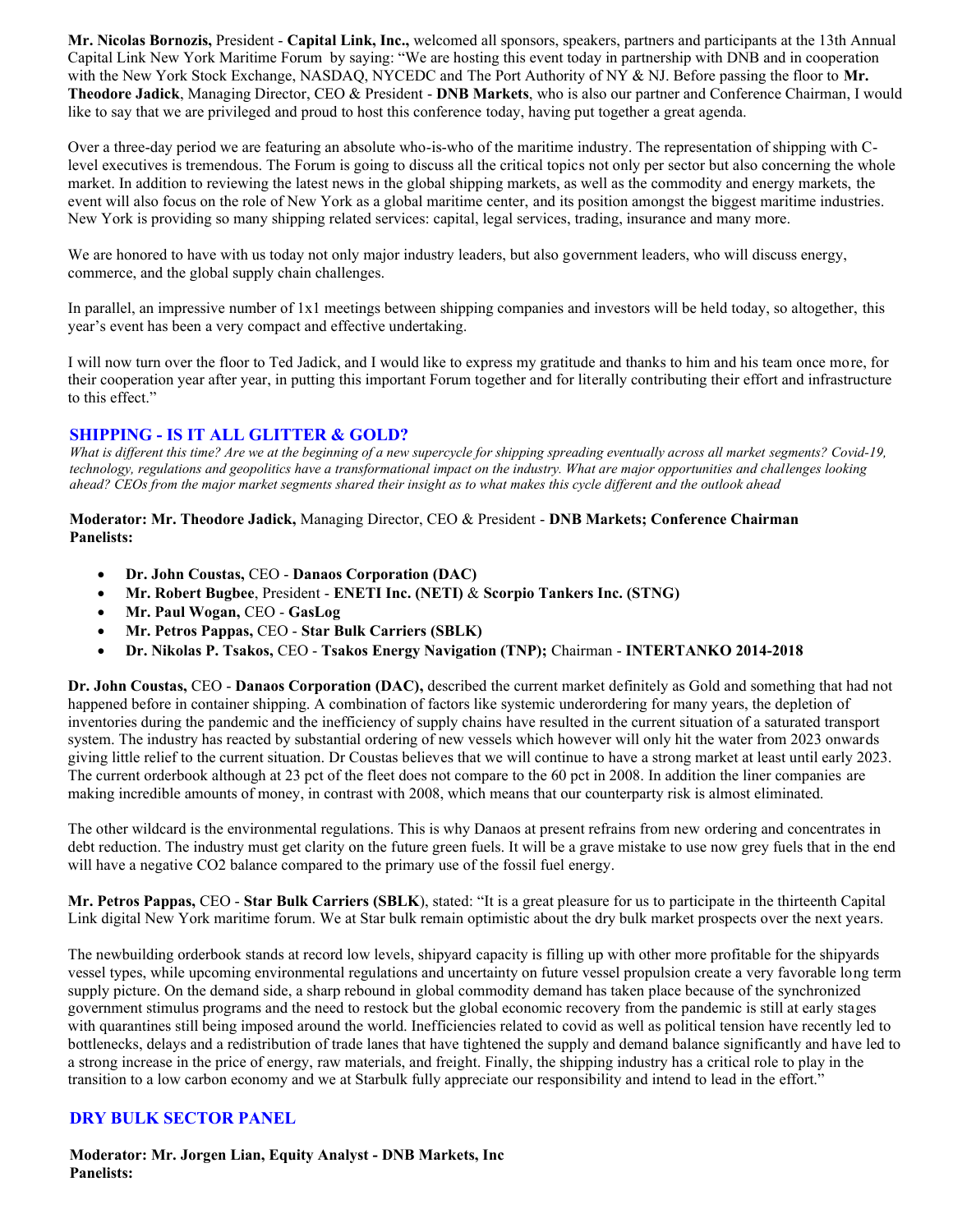- **Mr. Gary Vogel,** CEO **Eagle Bulk Shipping (EGLE)**
- **Mr. Martyn Wade,** CEO **Grindrod Shipping Holdings (GRIN)**
- **Mr. John Michael Radziwill,** CEO **GoodBulk; C Transport Maritime**
- **Mr. Polys Hajioannou**, CEO **Safe Bulkers (SB)**
- **Mr. Stamatis Tsantanis,** Chairman & CEO **Seanergy Maritime Holdings (SHIP)**

**Mr. John Michael Radziwill,** CEO - **GoodBulk; C Transport Maritime,** stated that the dry bulk markets have reached over 10 year highs thanks to rebounding demand for commodities and limited vessel supply. The world's economies are picking up post peak Covid thanks to stimulus measures and infrastructure investment around the world although logistical challenges have been accentuated as a result of Covid protection protocols that have pushed congestion to the strongest levels since 2012/2013 effectively reducing fleet supply. Quarantines, trading restrictions, delays in routine operations have all been the product of Covid precautionary measures particularly in the Far East and in China where there is a zero-tolerance policy on Covid and where we've seen entire ports shut down on just a handful of cases. Insufficient supply to meet rebounding demand has propelled global dry-bulk commodity prices across sectors to record highs allowing room for the freight rate boom that we are currently experiencing. The ongoing global energy crunch will force some nations to increase their imports of dry-bulk commodities over the next few months as we grapple to bridge the energy gap and we expect that effect to be particularly relevant for India and China where power outages risk affecting country output if not addressed. With the orderbook at historic lows and in combination with the strong commodity markets we are optimistic for the future of this market and look forward to delivering the highest possible per capita return and subsequent distributions to our ship owners. Lastly our parting message to the dry cargo ship owning community is twofold – stay spot and only buy second hand!

**Mr. Polys Hajioannou**, CEO and Chairman of the Board of Directors, **Safe Bulkers Inc. (NYSE:SB),** stated: "We were delighted to participate in the 13th Annual Capital Link New York Maritime Forum in partnership with DNB, hoping that soon will be attending conferences with physical presence.

We have experienced a truly excellent year so far and the green shipping, environmental regulations, zero emissions, decarbonization, geopolitics, technology, bank finance and sustainability were among the most significant topics with a transformational impact on the industry, addressed in the conference. The quality of the panels, consisted by industry leaders and the excellent coordination of the event, gave the chance to the participants to hear from real market players and gain meaningful insights.

Looking ahead, we remain optimistic about the prospects of the charter market as we believe all fundamentals are there for a sustainable drybulk market outlook.

Safe Bulkers is a pure dry-bulk player, with exposure in the spot market, strong liquidity position which provides financial flexibility and ability to react in opportunities, an efficient fleet able to compete in the stringer environment of 2023 as GHG restrictions will be introduced and lean and efficient hands-on operations providing for financial and operational advantages.

We follow the market very closely, remain vigilant for opportunities when arising, which match our core growth and leverage strategies. Gradual deleveraging and renewal strategy by substituting older vessels with younger or newbuilds with improved environmental footprint are the cornerstones for creating value for our shareholders.

At the same time we remain focused on capital efficiency and discipline and an unwavering commitment to prudency and proactiveness business culture, as these are our strong foundations to grow value for our shareholders."

**Mr. Stamatis Tsantanis,** Chairman & CEO - **Seanergy Maritime Holdings (SHIP),** stated: "We strongly believe that we have entered into a upward shipping cycle, which is expected to last for many years. Seaborne transportation of iron ore and coal has emerged strongly since the second half of 2020. This has been driven by strong economic recovery, infrastructure stimuli, as well as increased energy needs. At the same time, global fleet growth and newbuilding orderbook is at the lowest levels of the recent history. The upcoming environmental regulations are expected to reduce the effective fleet supply in the coming years. Seanergy is in optimal position to benefit from these historically positive fundamentals."

#### **KEYNOTE ADDRESS CREATING AND SUSTAINING AMERICAN LEADERSHIP IN THE TRANSITION TO A GLOBAL CLEAN ENERGY ECONOMY**

**Mrs. Kelly Speakes-Backman**, Acting Assistant Secretary, Principal Deputy Secretary for the Office of Energy Efficiency and Renewable Energy - **Department of Energy**

**Mrs. Kelly Speakes-Backman**, discussed the Biden Administrations priorities to create and sustain American leadership in the transition to a global clean energy economy. She shared EERE's programmatic priorities to accomplish President Biden's overarching climate goal: transitioning the United States to a 100% clean energy economy with net-zero emissions by no later than 2050. A/AS Speakes-Backman remarks centered on EERE's research portfolio within the maritime sector, recognizing the important role of marine energy in decarbonizing the global economy. She emphasized the significance of the global shipping industry and discussed the Zero-Emission Shipping Mission, an initiative co-led being by government agencies from Denmark, Norway, and the United States. The Zero-emission Shipping Mission will engage in activities that will help develop, test and demonstrate maritime energy technologies and make the market ready for zero-emission shipping by 2050.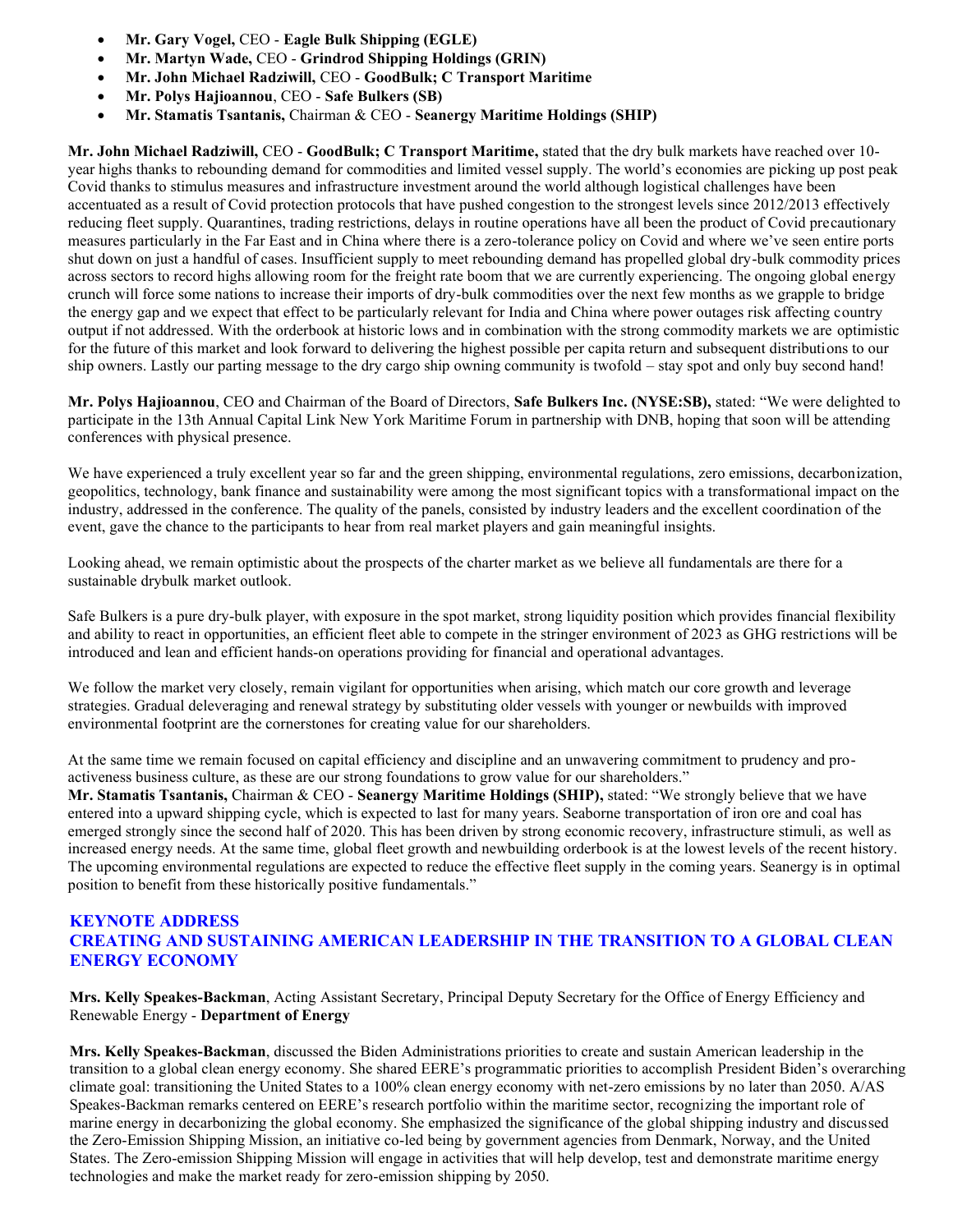## **INDUSTRY PREPAREDNESS FOR COP26 AND ITS AFTERMATH**

*The panel focused on the energy transition and the pathways towards zero emissions shipping. This is one of the most critical challenges the industry faces today, and the discussion was particularly timely given recent regulatory developments and the upcoming COP26 meeting.*

#### **Moderator: Mr. Knut Ørbeck-Nilssen,** CEO - **DNV Maritime Panelists:**

- **Mr. Cameron Mackey**, COO **Eneti Inc. (NETI)**
- **Mr. John C. Wobensmith,** President & CEO **Genco Shipping & Trading (GNK)**
- **Mrs. Lois Zabrocky,** CEO **International Seaways (INSW)**
- **Mr. Bo Cerup-Simonsen,** CEO **Mærsk Mc-Kinney Møller Center**

**Mr. Knut Ørbeck-Nilssen,** CEO - **DNV Maritime,** said: "With COP26 looming on the near horizon, the eyes of the world are on the upcoming discussions about climate change. What the agreement will mean for shipping remains to be seen, but what we do know is that the time to act on is now. We need to capitalize on the maritime renaissance and start using alternative fuels and technologies available today to start this transition. When it comes to regulations and requirements, we need clarity and preferably a commonly agreed trajectory of decarbonization to direct our actions. My hope is that the IMO will prevail as the standard-setter, also when it comes to our decarbonization pathway. More work will be needed to address the many unknowns that still exist related to the technologies and supply of zero carbon fuels, such as the green versions of ammonia, methanol and hydrogen. What we do need from everybody in the value chain is a commitment to collaboration. Collaboration is our best shot at tackling decarbonization. For it is only by working together, by sharing ideas and experiences, that we can all get over the finish line together."

## **THE NEW LANDSCAPE OF BANK FINANCE FOR SHIPPING**

*The panel discussed the evolving role of banks as capital providers to shipping. Are banks stepping up or decreasing their involvement with shipping? What is the impact of alternative sources of capital? It also addressed the impact of regulations and green shipping as well as the emergence of new regional and international hubs providing capital to shipping.*

#### **Moderator: Mr. Daniel Rodgers,** Partner - **Watson Farley Williams Panelists:**

- **Mr. Philipp Wuenschmann,** Global Head of Shipping **Berenberg**
- **Mr. Shreyas Chipalkatty,** Global Head of Shipping **Citi**
- **Mr. Evan Cohen,** Managing Director & Group Head of Maritime Finance **CIT**
- **Mr. Ilias Katsoulis,** Global Head of Shipping, Global Credit Financing and Solutions **Deutsche Bank AG**
- **Mr. Christos Tsakonas,** Global Head of Shipping **DNB**

**Mr. Daniel Rodgers,** Partner - **Watson Farley Williams,** stated: "It was my pleasure to act as moderator for this important panel. The distinguished panelists comprised of Philipp Wuenschmann of Berenberg, Shreyas Chipalkatty of Citibank, Evan Cohen of CIT, Ilias Katsoulis of Deutsche Bank and Christos Tsakonas of DNB provided keen insights into what was a surprisingly good year in the maritime sector for the financing banks and outlined their strong commitment to the sector on an ongoing basis. And everyone agreed: the future looks bright!"

**Mr. Evan Cohen,** Managing Director & Group Head of Maritime Finance – **CIT,** stated: ""CIT is continuing to build our ship lending book by leveraging our industry expertise to quickly and effectively evaluate opportunities. While CIT is open to a variety of senior financing prospects, we see significant opportunities to lend to private shipping companies and private equity-sponsored platforms, as well as to back-lever alternative lenders. CIT continues to apply its proven risk management practices to selectively provide conservative financing for well-maintained vessels."

## **SPOTLIGHT ON ATLAS CORPORATION - 1X1 Discussion**

- **Mr. Bing Chen,** President & Chief Executive Officer **Atlas Corp. (ATCO)**
- **Mr. James T. Cirenza,** Managing Director **DNB Markets, Inc**

## **CRUDE TANKERS SECTOR PANEL**

**Moderator: Mr. Ben Nolan,** Head of Maritime Research – **Stifel Panelists:**

- **Mr. Hugo de Stoop,** CEO **Euronav (EURN)**
- **Mr. Lars Barstad,** CEO **Frontline Management (FRO)**
- **Mr. Jeffrey D. Pribor,** SVP & CFO **International Seaways (INSW)**
- **Mr. Robert Burke,** Partner & CEO **Ridgebury Tankers**
- **Mr. Harrys Kosmatos,** Corporate Development Officer **TEN Ltd. (Tsakos Energy Navigation (TNP)**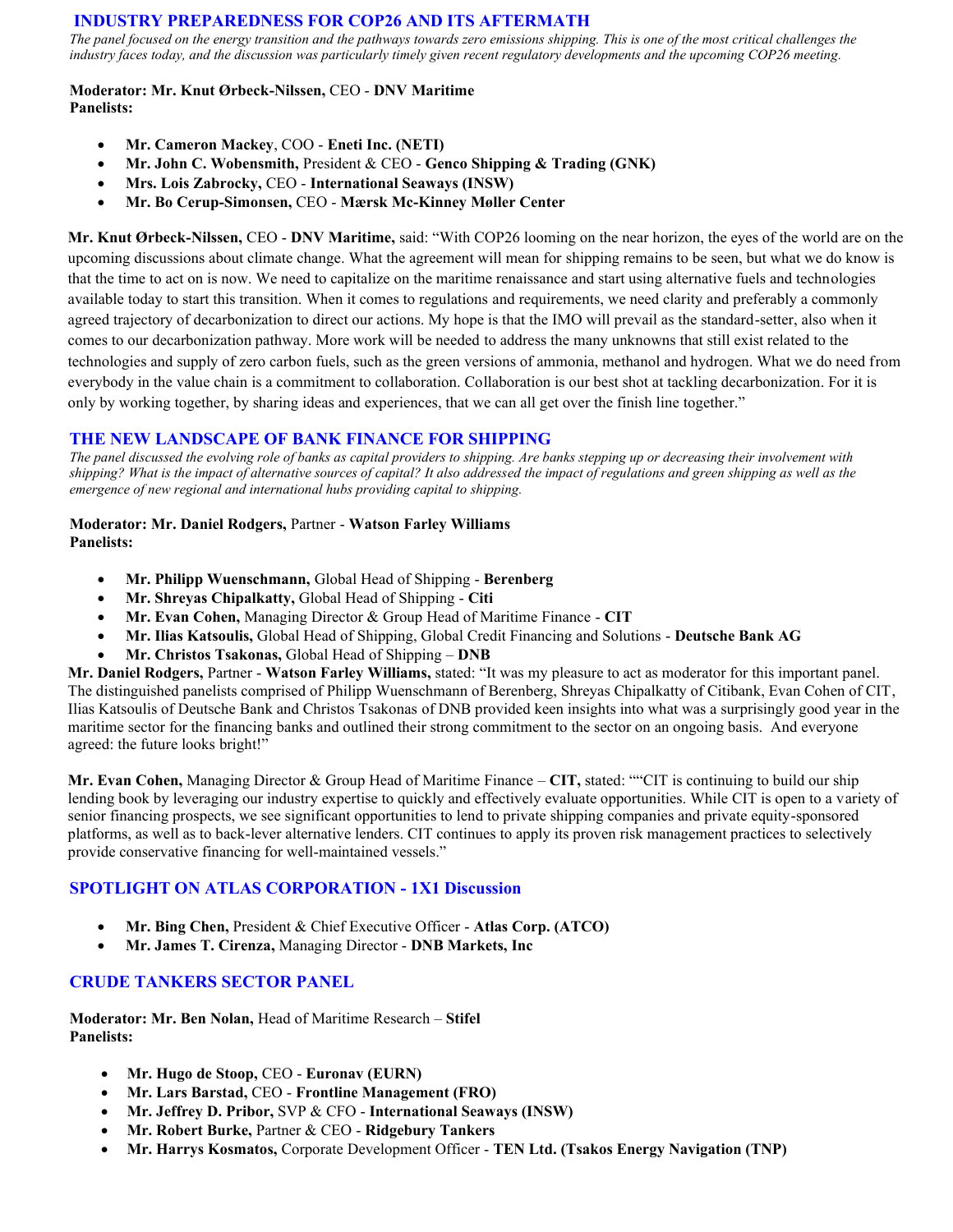**Mr. Ben Nolan,** Head of Maritime Research – **Stifel,** stated: "While ship owners are almost always optimistic, the crude tanker market has been particularly challenging over the past 12 months and despite conditions there was universal consensus that not only should next year be much better than this year, but also all owners were optimistic that there will be a solid winter season rally as well. With the combination of improving underlying demand, U.S. and OPEC production growth, the potential for a lifting of Iran sanctions, an aging fleet, and a lack of orders, the number of positive catalysts seem to certainly outweigh the negative. This might already be priced into asset values however, as owners generally expressed reluctance to buy either existing ships or order new ones. It does seem as though the market may have already or will soon be reaching a tipping point, but there were many who held that view earlier in the year only the be derailed by subsequent waves of COVID and a lack of tanker scrapping. So, fingers crossed."

**Mr. Lars Barstad,** CEO - **Frontline Management (FRO),** stated: "These are very exciting times in shipping in general and for tankers in particular. As other asset classes are well on their way to recovery and beyond, tankers have yet to fully part take in what I believe will be a commodity super cycle. We may already see the shape of what to expect in the ongoing energy squeeze lifting LNG and Coal prices AND transportation demand to highs not seen in a decade. Oil is now the cheapest energy source around, as we approach winter in the northern hemisphere. Frontline have spent the last year investing heavily in modern furl efficient assets, to increase our exposure as this plays out."

**Mr. Robert Burke,** Partner & CEO - **Ridgebury Tankers,** stated: "Predictably, the world continues to be completely unpredictable. As the markets peaked in early 2020, we were pleased to sell 12 tankers and close out several investment vehicles. We thought we were even smarter by initiating more transactions in the first half of 2021 when we opportunistically purchased 15 tankers on behalf of four of our investment groups. We KNEW. We were so positive that Q3-4 was the recovery. Then Delta hit and Q3-4 failed us. So much for being so positive. Now we all wait……………. Because what the market will always do is surprise all of us. We just need to be prepared – and maintain a little bit of intellectual humility."

## **EXPANDING THE RESEARCH & INVESTOR UNIVERSE FOR SHIPPING**

*Research & Trading Platforms - Social Media - Financial & Industry Blogs*

**Moderator: Mr. Robert Bugbee,** President - **ENETI Inc. (NETI)** & **Scorpio Tankers Inc. (STNG) Panelists:**

- **Mr. J Mintzmyer,** Head of Research **Value Investor's Edge**
- **Mr. Omar Nokta,** Head of US Securities **Clarksons Platou**
- **Mr. Calvin Froedge,** Founder **TankerData.com**

**Mr. J Mintzmyer,** Head of Research - **Value Investor's Edge,** provided some updates on the shipping sector including bullish notes on the containership sector, liner companies, and box lessors. J is still bullish on containership stocks even though rates appear close to the peaks since valuations remain at very low levels, which are currently below the net present value of fixed cash flows. He highlighted how in previous market downturns such as 2006-2008 and 2011-2014, container lessor stocks have performed very well even as rates have weakened because investors focus on the secured cash flow and growing dividends. J's current top trade is in Zim Integrated (ZIM), where he expects nearly \$25 in EPS in just Q3 and Q4-21 alone versus a stock price of \$45. He also is buying box lessor companies such as Textainer Group (TGH) and Triton Intl (TRTN) as longer-term investments. Disclosure: J Mintzmyer has trading positions in various shipping stocks including TGH, TRTN, and ZIM.

**Mr. Calvin Froedge,** Founder - **TankerData.com,** stated that he was happy and honored to participate in the Capital Link forum event. Mr. Froedge continued that as a civilization, we face very important questions about the future, especially in regards to energy, individual freedoms, and human rights. Mr. Froedge views possible regulatory missteps which hamstring the free market's ability to drive resource allocation decisions as having potentially catastrophic consequences - as evidenced by extreme disruptions, skyrocketing inflation, and ensuing shortages in the wake of international covid responses. Mr. Froedge urges others to keep a fair and pragmatic view of the world and not get caught up in religious adherence to certain schools of thought. He also invites you to join his community a[t TankerData.com,](https://tankerdata.com/) where his group of individual investors and hedge funds gather to discuss markets and piece together the world in an uncensored environment focused on finding the best answers to the big questions in energy and supply chains. Mr. Froedge finds the maritime industry perhaps the most interesting and important industry in the world - acting as the arteries enabling commerce and modern life. He views the maritime industry as - tragically - infrequently considered, and misunderstood when considered, by nearly everyone working outside of a select few industries (like commodities, industrials, and supply chains). He encourages others to join him in studying maritime shipping to develop a more complete understanding of the things that matter most to humanity - and to find opportunities to make a profit and gain new friends along the way!

#### *END OF DAY ONE*

\*\*\*\*\*\*\*\*\*\*\*\*

## DAY TWO – WEDNESDAY, OCTOBER 13, 2021

## **OPENING KEYNOTE REMARKS – U.S. ADMINISTRATION PRIORITIES & POLICIES IN INTERNATIONAL TRADE**

**Mrs. Diane Farrell,** Acting Under Secretary and, Deputy Under Secretary For International Trade - **U.S. Department of Commerce**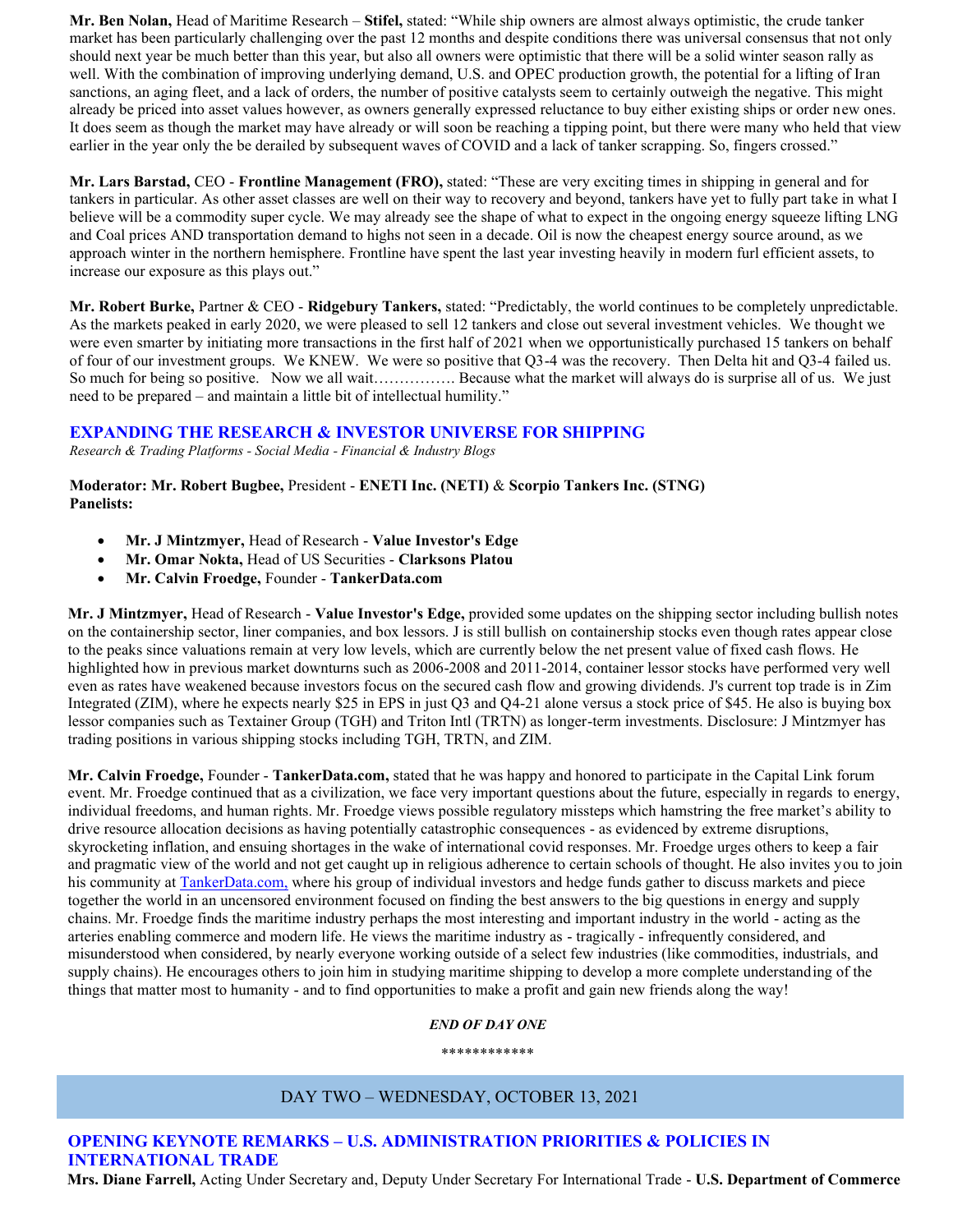On October 12, Diane Farrell, Acting Under Secretary of Commerce for International Trade, delivered opening remarks at the 13th Annual Capital Link New York Maritime Forum.

Farrell highlighted [President Biden's 2021 Trade Agenda](file:///C:/Users/User/AppData/Local/Microsoft/Windows/INetCache/Content.Outlook/PNXWMO1B/2021%20President’s%20Trade%20Agenda), released in March, designed to protect American workers and promote equitable economic growth around the world based on a sustainable environment and rules that are enforced. The President's trade agenda aims to create millions of good-paying jobs and support America's working families by tackling four national challenges: building a stronger industrial and innovation base so the future is made in America; building sustainable infrastructure and a clean energy future; building a stronger, caring economy; and advancing racial equity across the board.

She also highlighted the work of the International Trade Administration (ITA) in supporting the [White House Executive Order on](https://www.whitehouse.gov/briefing-room/presidential-actions/2021/02/24/executive-order-on-americas-supply-chains/)  [America's Supply Chains,](https://www.whitehouse.gov/briefing-room/presidential-actions/2021/02/24/executive-order-on-americas-supply-chains/) which guides federal efforts to identify risks, address vulnerabilities, and develop strategies to promote resilience. This includes work on number of actions that the U.S. Department of Commerce is taking aimed to keep crucial maritime cargo moving and reduce immediate and long-term impacts on our economy, industries and job base.

In closing, Farrell stressed that ITA and the Department of Commerce rely on collaboration with the maritime sector to strengthen supply chain resilience and support our post-COVID-19 recovery efforts. Stakeholder input, feedback and dialogue is needed so federal agencies like ITA can develop short-term actions and long-term policy changes needed to alleviate today's challenges, avoid future ones, and help U.S. businesses succeed in international markets.

## **A NEW ERA FOR GLOBAL COMMERCE & TRADE**

**Moderator: Mr. John Keough,** Partner - **Clyde & Co Panelists:**

- **Mr. Andreas Hadjipetrou,** Managing Director / Chief Commercial Officer **Columbia Shipmanagement Ltd.**
- **Mr. Bud Darr,** Executive Vice President, Maritime Policy and Government Affairs **MSC Group**
- **Mr. Martin Fruergaard,** CEO **Pacific Basin**
- **Mr. Lasse Kristoffersen,** Chief Executive Officer **Torvald Klaveness; President - Norwegian Shipowners Association, 2018-2020**
- **Mr. Aaron Bresnahan,** President & Managing Director **Wärtsilä North America Inc.**

**Mr. Aaron Bresnahan,** President & Managing Director – **Wärtsilä North America Inc**., stated: "The world continues to suffer from significant economic disruptions related to COVID19 and subsequent investment and supply chain shortcomings. Despite these near-term challenges, the maritime ecosystem has a lot to be optimistic about in the mid-term to long-term horizon due to industry commitment to increasing operational and supply chain efficiency, increasing focus on emissions reduction and decarbonization, and the continuing use of digital technologies and data analytics."

## **CONTAINER SECTOR PANEL**

**Moderator: Mr. Christian Wetherbee,** Managing Director, Transportation & Shipping Research - **Citi Research Panelists:**

- **Mr. Graham Talbot,** CFO **Atlas Corporation (ATCO)**
- **Mr. Evangelos Chatzis,** CFO **Danaos Corporation (DAC)**
- **Mr. Aristides Pittas,** Chairman & CEO **Euroseas (ESEA)** & **Eurodry (EDRY)**
- **Mr. George Youroukos,** Executive Chairman **Global Ship Lease Inc. (GSL)**
- **Mr. Constantin Baack,** CEO **MPC Container Ships (OSLO: MPCC)**

**Mr. Aristides Pittas,** Chairman & CEO - **Euroseas (ESEA)** & **Eurodry (EDRY),** stated: "As vaccinations are quickly limiting the deadly effects of the pandemic and allow the world to return to some short of normality, societies and economies are realizing that we have to adapt to a much different environment. For better or worse Covid-19 has created a huge shake up in world economies and social structures and its effects and the decisions we take to counter them will shape our future for generations. It is not only the economic downturn that the arrival of the virus and the lockdowns created and the subsequent unmanageable rapid growth that has commenced but most importantly it is the overall changes that the pandemic has and will further bring to our lives. The need for a sustainable growth model coupled with the green policies needed is more clear than ever. Governments seem to be determined to take action to transition the world to a new digital and green era where the preservation of our environment is the key to future growth and investments in improving our environment will be the catalyst in a growing world economy.

Shipping is determined to contribute its share to that effort and we in Euroseas and EuroDry are committed to ESG and every other environmental initiative as we strongly believe that the industry has to improve its emissions footprint but also this is the only way for companies to navigate successfully a transitioning era and evolve successfully in the new highly demanding environment."

**Mr. George Youroukos,** Executive Chairman - **Global Ship Lease Inc. (NYSE: GSL),** stated: "Between the unprecedented volumes of containerized freight and the numerous and diverse factors that have impacted global supply chains and reduced the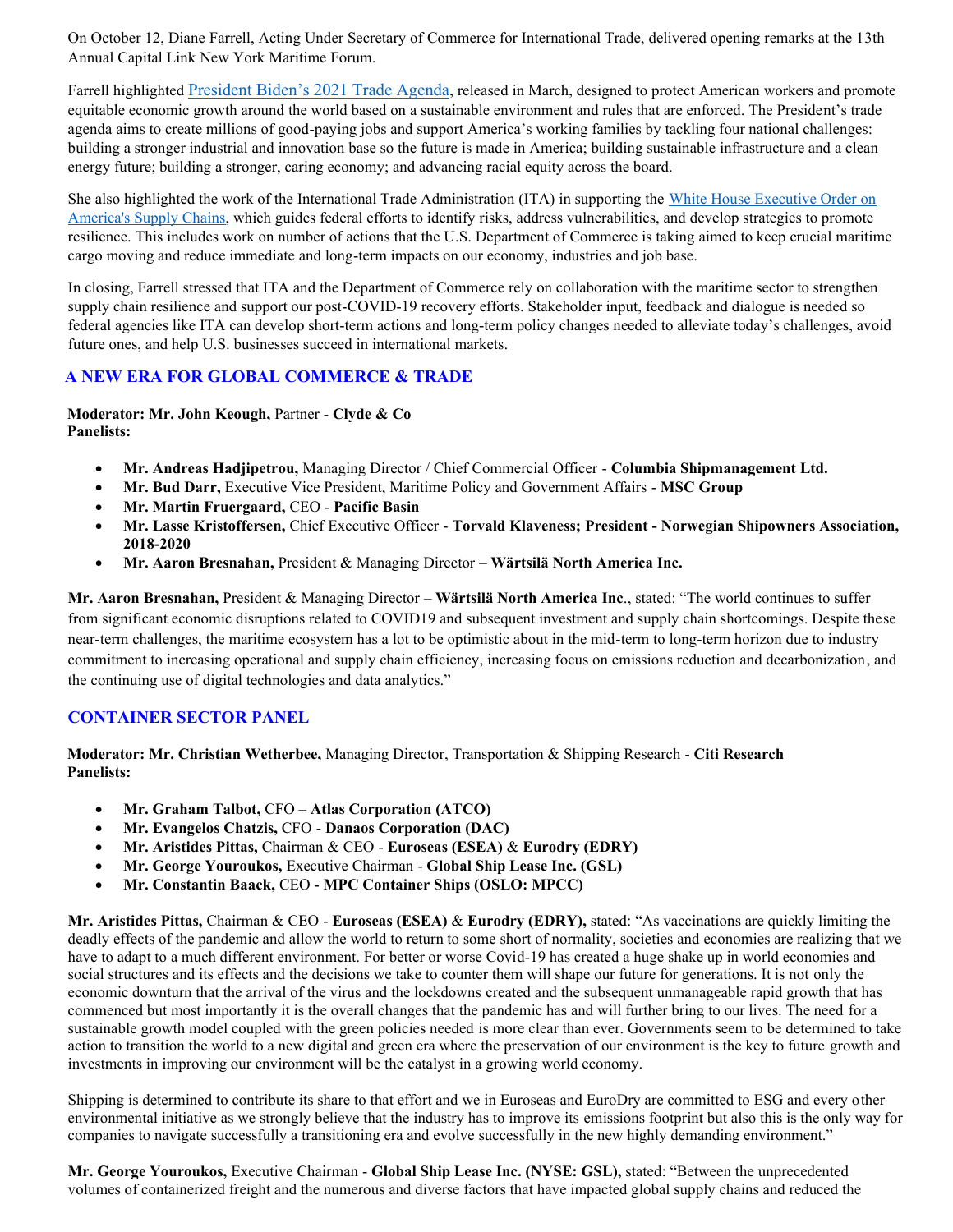effective supply of containerships, the market for highly flexible mid-sized and smaller containerships like those in the GSL fleet has never been stronger. We continue to find success in securing attractive charters that will remain in place for several years to come and provide us with the strong, contracted cashflows that support our stable dividend and give us the flexibility to act in the best interests of our shareholders. As everything from port congestion to truck driver shortages to railyard backlogs continues put strain on global supply chains, we expect the tight market for containerships to persist well into 2022 and potentially straight through to January 2023, when compliance with incoming environmental regulations is set to further reduce effective containership supply by 5% or more. During this momentous period, Global Ship Lease is in an excellent position to continue expanding our contract coverage and revenue backlog, strengthening our balance sheet, and reinforcing our significant long-term advantages as a leading owner of indemand mid-sized and smaller containerships."

## **SPOTLIGHT ON SOVCOMFLOT - 1x1 Discussion**

- **Mr. Nikolai Kolesnikov,** Executive Vice President & Chief Financial Officer **Sovcomflot (MOEX: FLOT)**
- **Mr. Theodore Jadick,** Managing Director, CEO and President **DNB Markets - Conference Chairman**

## **CHARTING CORPORATE STRATEGY IN A FAST-CHANGING WORLD**

*Panel discussed strategies on diversification, fleet renewal, capital allocation*

**Moderator: Mr. Theodore Jadick,** Managing Director, CEO and President - **DNB Markets; Conference Chairman Panelists:**

- **Mr. John C. Wobensmith,** President & CEO **Genco Shipping & Trading (GNK)**
- **Mr. Ulrik Uhrenfeldt Andersen,** CEO **Golden Ocean (GOGL)**
- **Mr. George Achniotis,** Director & Executive VP-Business Development, **Navios Maritime Partners LP (NMM)**
- **Mr. Paulo Almeida,** CIO **Tufton Oceanic Investments Ltd.**

**Mr. George Achniotis,** Director & Executive VP-Business Development, **Navios Maritime Partners LP (NMM**), said: "Navios Maritime Partners L.P. recently announced a transformative transaction. The new public-company business model maximizes the benefits of diversification. Diversification, both among segments as well in vessels sizes, not only mitigates individual segment volatility, but enables management great flexibility in operating its business. In fact, it works to insulate management from cyclical pressures, thereby enabling a greater range of choices. Operationally, this flexibility extends to chartering and acquisitions. In chartering, management can optimize the vessel's earnings power based on the availability of attractive charters from any segment rather than having immediate and looming balance sheet considerations control. Similarly, as it relates to asset acquisitions, management can use the earnings power of a well-performing sector to acquire assets from other weaker sectors. Continued attractive entry points, which this model facilitates, should allow valuation expansion (first in the underlying assets and later in the unit performance) over time. Finally, from a financial perspective, management can lower its cost of debt financing by selecting more favored assets for financing.

By compounding earnings, investors will enjoy more predictable entity-level returns to unitholders – even with potentially uneven segment performance Consequently, we believe that a diversified platform will be attractive to a broader set of investors seeking exposure to global economy and that our dedicated focus on total return will reward unitholders."

## **PRODUCT TANKERS SECTOR PANEL**

**Moderator: Mr. James T. Cirenza,** Managing Director – **DNB Markets, Inc Panelists:**

- **Mr. Anthony Gurnee,** Founder and CEO **Ardmore Shipping Corporation (ASC)**
- **Mr. Carlos Balestra Di Mottola,** CFO **d'Amico International Shipping S.A. (BIT:DIS)**
- **Mr. Mikael Skov,** CEO **Hafnia (OSLO: HAFNIA)**
- **Mr. Valentios (Eddie) Valentis,** CEO **Pyxis Tankers (PXS)**
- **Mr. Jacob Meldgaard,** CEO **TORM (TRMD)**

**Mr. Valentios (Eddie) Valentis,** CEO - **Pyxis Tankers (PXS),** stated: "We expect a solid seasonal pick-up in chartering activity for the fourth quarter, 2021 to be the start of better times for the product tanker sector. Over the near-term, rebounding economies worldwide, de-bottlenecking of supply chains, further progress in vaccinations and relaxing travel restrictions should help increase demand for refined petroleum products. Over the two year period of 2020-22, growth in global oil demand is estimated to rise 9.2% to 99.4Mb/d, according to IEA (Sept. 2021). Despite high refinery throughput, worldwide inventories of oil products have significantly declined over the last 12 months and at or below 5 year averages. For example, according to the EIA, as of October, 1, 2021, US distillate stocks were 11% below the 5 yr. avg and almost 25% lower YoY. Historically, the seaborne transportation of refined products has been highly correlated to global GDP growth. The IMF just updated its growth forecast to 5.9% in 2021 and 4.9% in 2022. According to a leading source, on a ton-mile basis, seaborne trade of refined products should grow at a CAGR of 5.5% through 2022. Over this period, we expect annual net supply growth for MR2 to be  $\sim$ 2%. So, we are optimistic about the impact of near-term sector fundamentals and our position to participate in the anticipated recovery."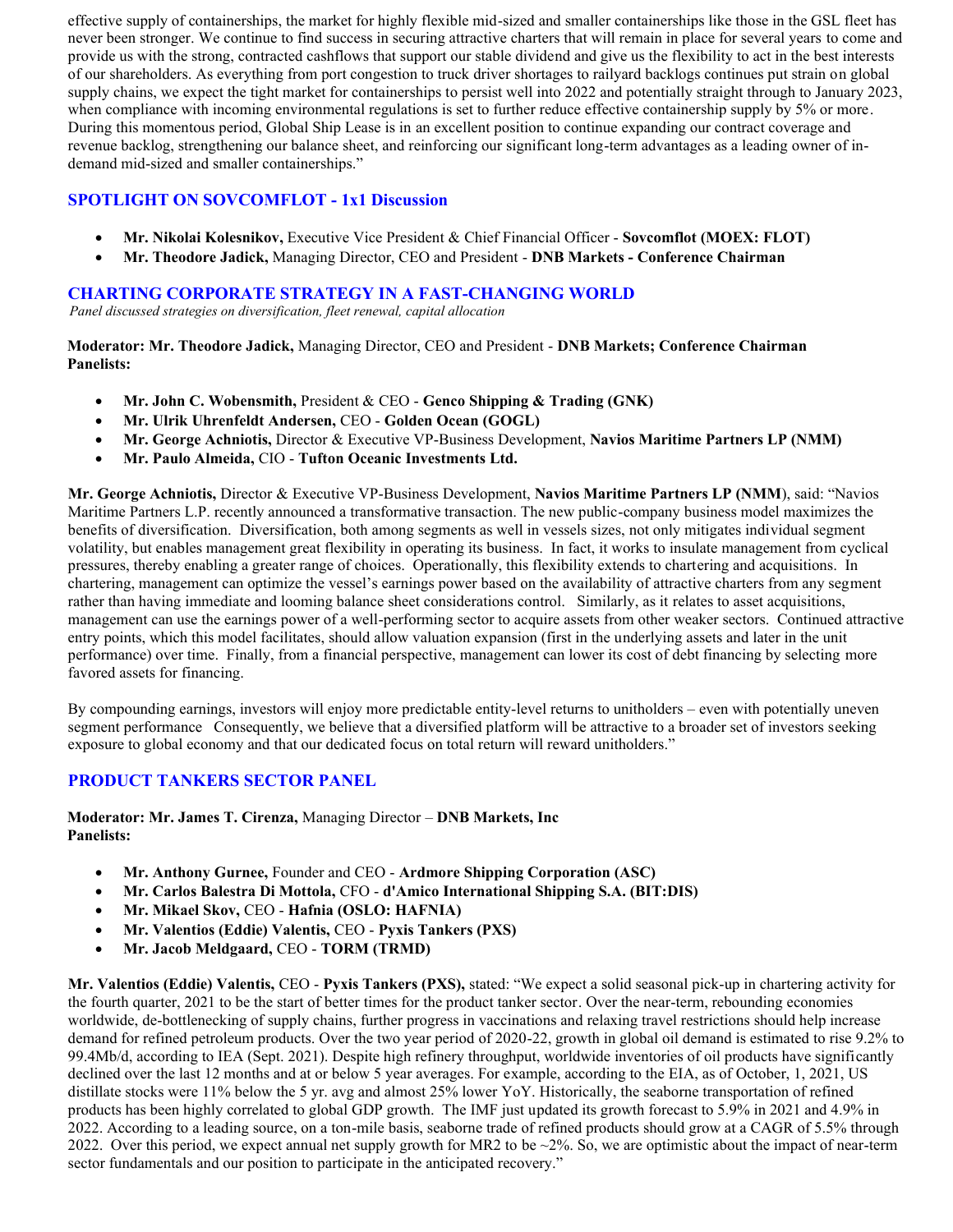**Mr. Jacob Meldgaard,** CEO - **TORM (TRMD),** stated: "The product tanker sector and the world at large is on the right track. Every day since June 2020 demand has been higher than the actual production.

In August production was 2.7 billion barrels per day lower than demand, so 3% of daily consumption was taken from stocks. This means that we have been transporting less than the actual fundamental demand.

This is not a sustainable new normal and eventually inventories will be down to a level, where there will be a need to rebuild stocks while the economy is still at a trajectory of recovery.

It is a matter of timing as to when we will see a turn of the production lagging behind the consumption."

#### **CAPITAL MARKETS PANEL**

**Moderator: Mr. Robert Lustrin,** Counsel - **Reed Smith Panelists:**

- **Mr. Marius Halvorsen,** Investment banking, USA **Arctic Securities**
- **Mrs. Christa Volpicelli,** Managing Director & Head of Maritime Investment Banking Citi
- **Mr. Jae Kwon,** Managing Director and Head of Corporate Finance **DNB**
- **Mr. Larry Glassberg,** Partner & Senior Managing Director, Investment Banking **Maxim Group LL**
- **Mr. Chris Weyers,** Managing Director, Head of Maritime Investment Banking **Stifel**

## **THE SURGE IN SPAC IPOs - PLENTY OF CAPITAL LOOKING FOR DEALS**

**Moderator: Mr. Keith J. Billotti,** Partner, Co-Head of Capital Markets Group - **Seward & Kissel LLP Panelists:**

- **Mr. Vasilis Gregoriou,** CEO **Advent Technologies (ADN)**
- **Mr. Akis Tsirigakis,** Co-CEO **Growth Capital Acquisition Corp**
- **Mr. George Syllantavos**, Board Member **Ithax Acquisition Corp. (Nasdaq: ITHX);** Co-Founder, Co-CEO & CFO **- Growth Capital Acquisition Corp. (Nasdaq: GCAC)**
- **Mr. Alexandre Ibrahim,** Head of International Capital Markets **New York Stock Exchange**
- **Mr. Larry Glassberg,** Partner & Senior Managing Director, Investment Banking **Maxim Group LL**

## *END OF DAY TWO* \*\*\*\*\*\*\*\*\*\*\*\*

# DAY THREE – THURSDAY, OCTOBER 14, 2021

## **OPENING KEYNOTE REMARKS: MARITIME NEW YORK - GREEN ENERGY AND GLOBAL COMMERCE**

**Mr. Brian A. Benjamin,** Lieutenant Governor - **New York State**

## **LPG SECTOR PANEL**

**Moderator: Mr. Greg Wasikowski,** CFA, **Associate Partner - Webber Research Panelists:**

- **Mr. Anders Onarheim,** CEO **BW LPG (OSLO:BWLPG)**
- **Mr. Ted Young,** CFO **Dorian LPG (USA) LLC (LPG)**
- **Mr. Charles Maltby,** CEO **BW Epic Kosan (OSLO: BWEK)**

**Mr. Anders Onarheim,** CEO - **BW LPG (OSLO:BWLPG)** ), stated: "BW LPG continues to be a long-term term investor in the shipping industry. I was delighted to share how shipowners are at a crossroad, where we must make decisions that not only cater to short-term market demands, but also accommodate long-term developments in technology and regulations. Liquefied Petroleum Gas or LPG is a readily available and cleaner-burning fuel, that can power the global transition towards a zero-carbon future. BW LPG currently own and operate the world's largest fleet of Very Large Gas Carriers that are powered by LPG. These vessels can serve customers with the lowest emissions profile in the long-haul segment and make a real impact on our efforts to decarbonize operations. The technology is also a necessary and complementary step towards technology required for alternative zero-carbon fuels such as ammonia."

**Mr. Charles Maltby,** CEO - **BW Epic Kosan (OSLO: BWEK)**, stated: "We are a growth company, delivering strong revenue momentum, with a positive market outlook. Our world leading fleet of 77 smaller gas vessels (up from 43 vessels this time last year) are a key part of the supply chain for delivery of LPG primarily into residential end users, for use as a *cleaner energy* in heating and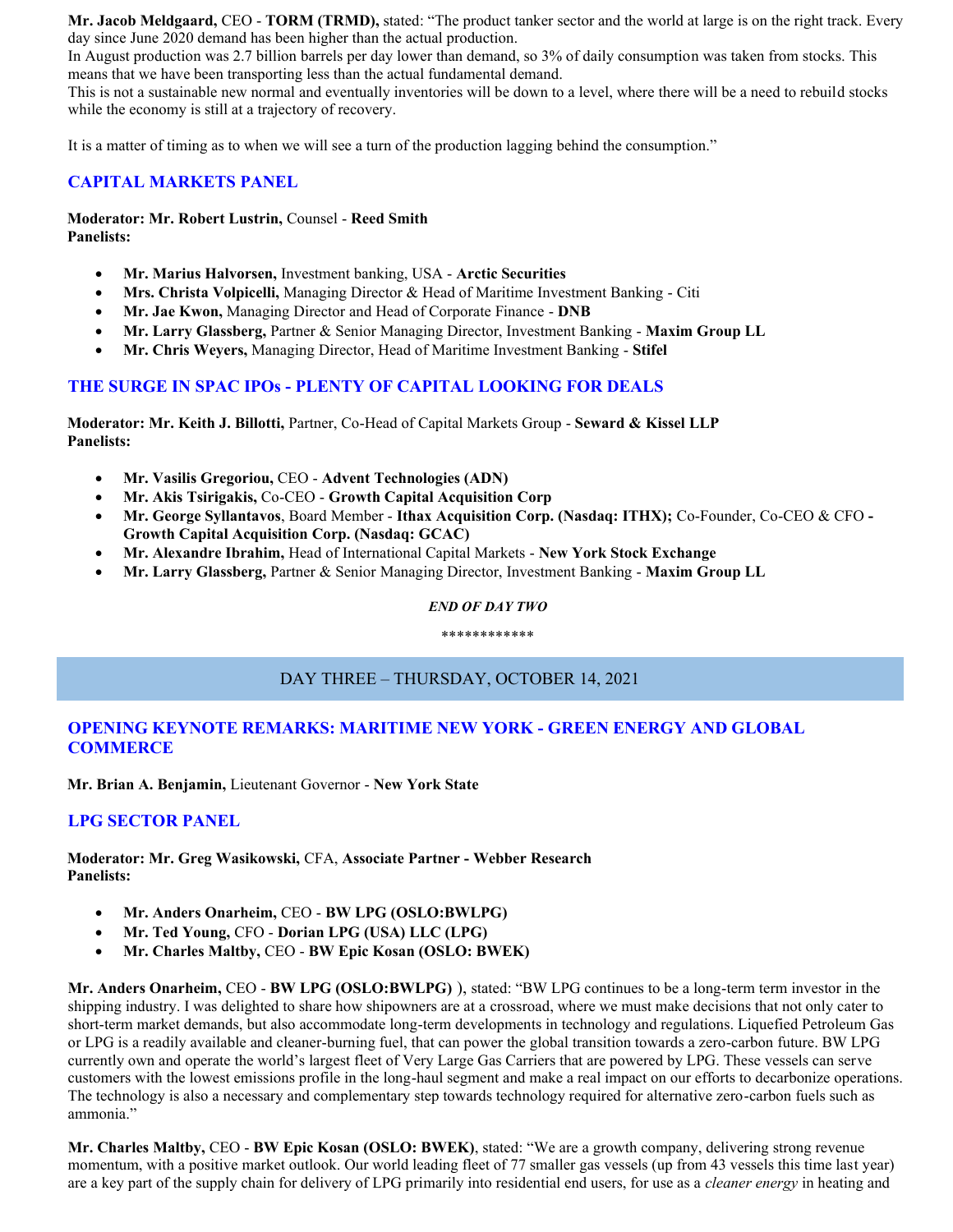cooking, alongside the movement of petrochemicals and other speciality gases. LPG demand in such residential markets has been resilient over the past 18 months, whilst intra-regional movement of petrochemicals has been more volatile due to fluctuating demand and consequential plant run-rates during the pandemic. We now see demand, and supply of product, rebuilding across the commodity supply chain. The newbuild order book for smaller gas vessels is 1.4% before scrapping for 2021, whilst LPG seaborne demand is forecast to grow by over 5%. Over the next five years we see growth in seaborne trade for ammonia and CO2, sectors in which our business is well placed to further expand. The company has a robust financial profile, access to good financing aligned to Poseidon Principals, with no major loan expiry until 2024, and a dividend policy in place."

## **SPOTLIGHT ON NAVIOS MARITIME PARTNERS - 1x1 Discussion**

- **Ms. Angeliki Frangou,** Chairwoman and CEO **Navios Martime Partners (NMM)**
- **Mr. Christian Wetherbee,** Managing Director, Transportation & Shipping Research **Citi Research**

**Ms. Angeliki Frangou,** Chairwoman and CEO - **Navios Martime Partners (NMM),** stated: "Navios Maritime Partners LP recently announced the acquisition of Navios Maritime Acquisition Corporation, a tanker company. This was an attractive acquisition of a well-known fleet at the bottom of the cycle. While there are early indications that this was timely, we think the merits of the transaction will become more evident over the next year or so as the world returns to pre-pandemic norms in energy consumption.

Upon consummation of the merger, which we expect shortly, Navios Partners will have a fleet of 140+ vessels. This is the largest among US-listed public companies and the 6th largest public shipping company globally. Navios Partners will operate in three different shipping segments - dry bulk, containerships and tankers – operating 15 vessel types serving 10+ end markets. . About onethird of vessels will be in each segment (55 dry bulk / 43 containerships / 45 tankers). The average vessel age of the fleet of about 10 years is about 20% less than industry average.

This new public-company business model maximizes the benefits of diversification. Diversification, both among segments as well in vessels sizes, not only mitigates individual segment volatility, but enables management great flexibility in operating its business. In fact, it works to insulate management from cyclical pressures, thereby enabling a greater range of choices. Operationally, this flexibility extends to chartering and acquisitions. In chartering, management can optimize the vessel's earnings power based on the availability of attractive charters from any segment rather than having immediate and looming balance sheet considerations control. Similarly, as it relates to asset acquisitions, management can use the earnings power of a well-performing sector to acquire assets from other weaker sectors. Continued attractive entry points, which this model facilitates, should allow valuation expansion (first in the underlying assets and later in the unit performance) over time. Finally, from a financial perspective, management can lower its cost of debt financing by selecting more favored assets for financing.

By compounding earnings, investors will enjoy more predictable entity-level returns to unitholders – even with potentially uneven segment performance Consequently, we believe that a diversified platform will be attractive to a broader set of investors seeking exposure to global economy and that our dedicated focus on total return will reward unitholders."

## **SUSTAINABILITY - AS A CORE BUSINESS STRATEGY**

*This panel focused on four main topics – What is Sustainability? What is included in Sustainability? – How is it measured? – What are the practical implications / advantages to companies that focus on Sustainability? – What are the expectations of stakeholders (business & trading partners, society) regarding Sustainability?*

#### **Moderator: Ms. Kiara Konti | Director | Climate Change and Sustainability Services - EY Panelists:**

- **Mr. Matt Borys,** Treasurer & Head of Capital Markets **Atlas Corp. (ATCO)**
- **Mr. Alex Hadjipateras,** EVP of Business Development **Dorian LPG (USA) LLC (LPG)**
- **Mr. Brian Gallagher,** Head of Investor Relations & Communications, Member of the Sustainability Committee **Euronav (EURN)**
- **Ms. Charis Plakantonaki,** Chief Strategy Officer **Star Bulk Carriers Corp (SBLK)**
- **Mr. Kim Balle,** CFO **TORM (TRMD)**

**Mr. Brian Gallagher,** Head of Investor Relations & Communications, Member of the Sustainability Committee - **Euronav (EURN),**  stated: "Long before financiers of businesses and regulators began doing so, Euronav has been embracing ESG as a set of principles that the Company wants to operate by. From 2005 our logo and strapline is the same today as it was then: 'Euronav - the ocean is our environment'. Sustainability has been central to our business model from the start. But what does sustainability mean at Euronav? We believe that environmental actions, addressing climate change, and operating our business to the highest safety standards cannot be done without strong governance, which includes the highest ethical standards and oversight from an independent board and management. Environment and governance can't do without the input of social or human capital with respect for the individual, gender and other social qualities.

The world is uniting in bringing increased awareness and finding solutions to the pressing needs we are facing. This underlines what sustainability is. It is dynamic. It is not static.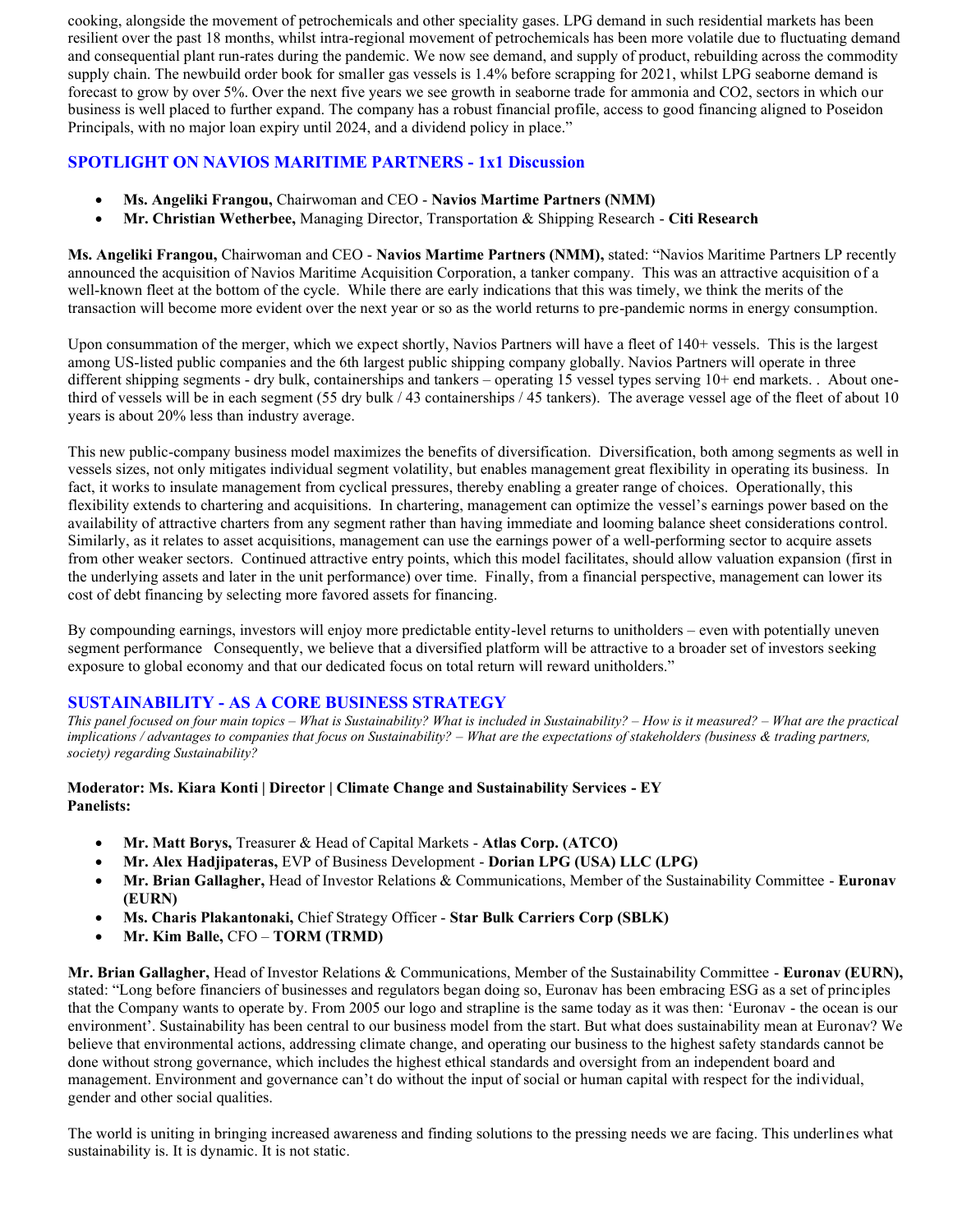Crude oil demand will peak as the energy transition gains momentum but this 'transition' will take many years (Rystad Energy estimate peak oil in 2030). Assuming the 1.5 °C Paris agreement pathway is followed, crude oil will continue to be essential for economic development, human movement and industrial processes and production. Shipping is the efficient method of transportation (87x more efficient than aviation) in terms of CO2 emissions per tonne-km. Continuing to build a responsible, sustainable large crude tanker platform will generate benefits not just for our stakeholders, but for the wider society and environment. However, we have a long way to go on our sustainability journey on all fronts, from climate change to increased transparency, to technological solutions for greenhouse gas emissions reduction. We can only do this by maintaining sustainability as the key to how we operate as a crude tanker business."

**Ms. Charis Plakantonaki,** Chief Strategy Officer - **Star Bulk Carriers Corp (SBLK),** stated: "ESG performance is not simply a pillar of our strategy at Star Bulk but lies at the heart of everything we do. We embed Key Performance Indicators to monitor our ESG impact in our annual strategic plan, and we link targets to appraisals and remuneration to ensure everyone at Star Bulk is aligned on our vision to be leaders in sustainable dry bulk shipping.

We are transparent about our sustainability performance and every year we publish a comprehensive ESG report. We participate in the Carbon Disclosure Project and we also share our carbon intensity data with our partners through the Poseidon Principles and the Sea Cargo Charter. This year we have engaged in a sustainability linked loan facility with the commitment to comply with specific carbon intensity targets.

Decarbonization is a core element of our ESG strategy. We are continuously examining risks and opportunities related to environmental regulations. We are addressing short-term IMO goals by being proactive in monitoring our fleet's efficiency through telemetry and assessing a wide range of technical and operational solutions to improve the carbon intensity of each one of our vessels.

Looking at the longer term, uncertainty around zero emission fuels is critical for us, not only related to the technology on board ships, but mostly with regards to the availability and the pricing of green fuels. To prepare, we participate in Research & Development consortiums with other companies which assess the feasibility for the use of green fuels. We are also active in industry alliances which work to develop the roadmap and strategies for the take-off of zero emission fuels.

Staying at the forefront of developments on vessel efficiency and green fuels, our ambition is to be first movers in the adoption of new technologies and to be ready to invest early-on in zero-emission vessels."

**Mr. Kim Balle,** CFO – **TORM (TRMD),** stated: "ESG is a fast moving area that is very important to all of us. In TORM we have committed to decarbonize fully in 2050 and set targets reduce emissions in 2030 in accordance with IMO requirements. We do, however, want to be more ambitious than that, leveraging on our integrated operational ONE TORM platform. In TORM we continuously work with decarbonization initiatives and investments on tree levels:

- o Ongoing improvement initiatives within paint, hull optimization, route planning etc.
- o Technological improvements lowering fuel consumption, and
- o Fuel of the future by participating in coalitions and partnering up on developing new future green fuel solutions

In terms of communication and compliance, we will need to provide more and more transparency and clarity on our route to 2030 and 2050. ESG data governance, documentation, controlling and reporting is becoming an integrated part of our daily processes and operations further supporting our future ESG journey."

# **LNG SECTOR PANEL**

**Moderator: Mr. Randy Giveans,** Group Head of Energy Maritime, Shipping Equity Research - **Jefferies Panelists:**

- **Mr. Oyestein Kalleklev,** CEO **FLEX LNG (FLNG)**
- **Mr. Paolo Enoizi,** CEO **GasLog Partners (GLOP)**
- **Mr. Karl Fredrik Staubo,** CEO **Golar LNG (GLNG)**
- **Mr. Richard Gilmore,** Executive Vice President **Maran Gas Maritime Inc.**

At the LNG Sector Panel**, Mr. Richard Gilmore,** Executive Vice President - **Maran Gas Maritime Inc.**, stated that "Given recent events, it has become clear that as the world works to decarbonize, it is important at the same time to ensure that energy supply will not become interrupted. Changes in environmental policy, essentially what fuels to burn or energy sources to build, will need to be synchronized to avoid wild swings in energy availability and cost.

LNG has a vital role to play as a transition fuel throughout the decarbonization journey. It is available today and can lower carbon emissions from diesel powered power generation by 20~25% versus use of fuel oil; and lower carbon emissions from coal-fired power plants by 50%. Work is underway to lower/eliminate methane leakage in the gas industry from well-head to burner tip, and this work involves applying technologies that are available today.

LNG also has an important role to act as a swing fuel to compliment the installation of renewables. Gas fired power plants can ramp up and ramp down quickly to balance out swings in electricity supply from renewable sources due to climate variability. It will take a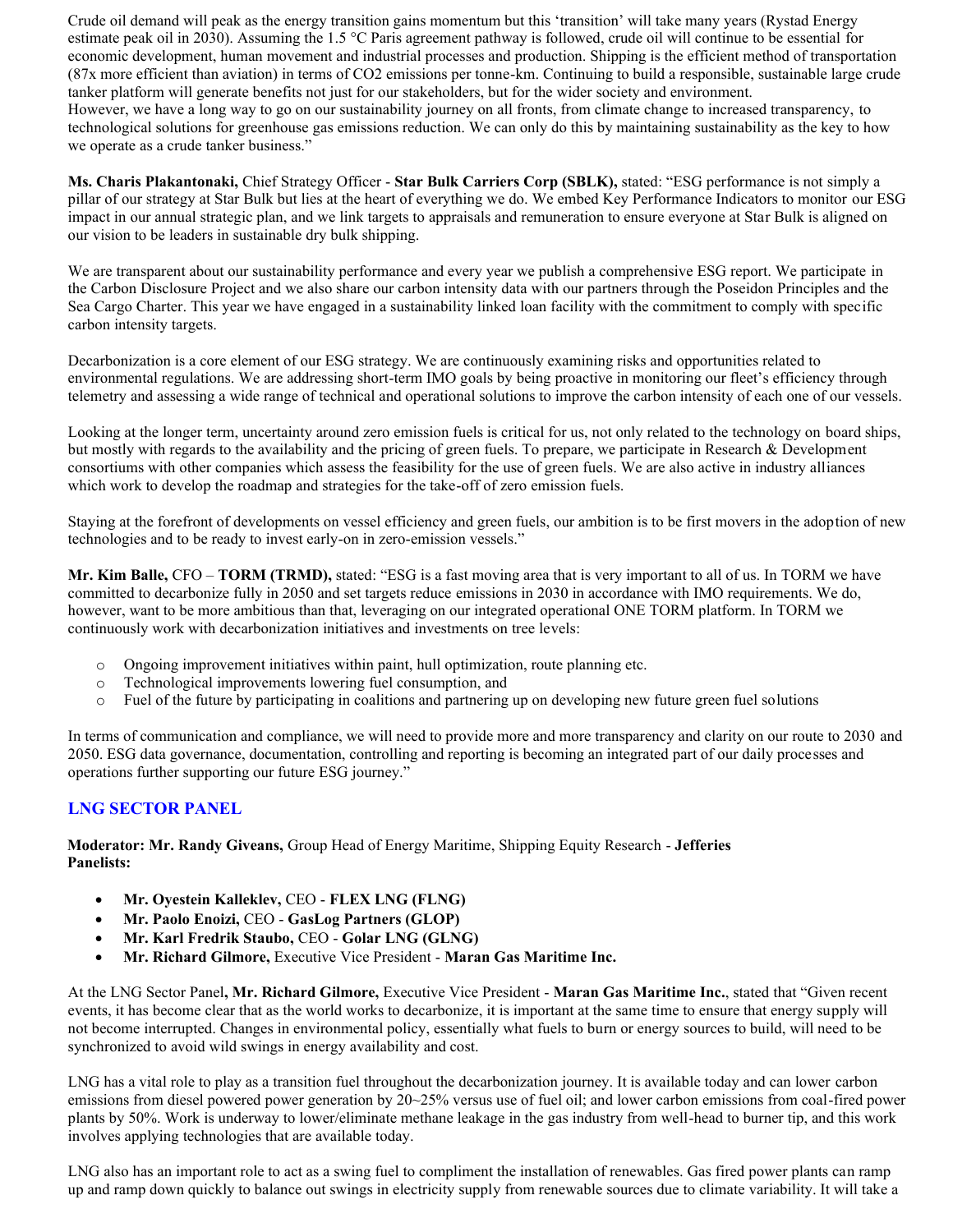long time to put in place a fully reliable electricity grid powered solely by renewables with large battery banks to manage load swings. Throughout this build-out, LNG is an ideal partner to keep the lights on which is vital to maintaining public support throughout the decarbonization journey.

Reflecting on recent market swings and the associated high prices for LNG (as well as fuel oil and coal) the LNG industry would do well to look to supply and pricing models that rely on longer-term contracts to insure adequate supply at reasonable cost. This kind of approach was common in the early days of the LNG industry and can now help manage the transition to a greener decarbonized world.

## **ADDRESSING GLOBAL SUPPLY CHAIN DISRUPTIONS**

#### **KEYNOTE ADDRESS**

**Mr. Daniel D. Maffei,** Chairman - **Federal Maritime Commission (FMC)**

#### **Panel Discussion**

**Moderator: Mr. Sam Ruda,** Director - **Port Authority NY/NJ Panelists:**

- **Mr. Ken O'Brien,** President **Gemini Shippers Group;** Member of the **Ocean Freight National Shipper Advisory Committee of the Federal Maritime Commission**
- **Mr. Steve Hughes,** President & CEO, **HCS International; Motor & Equipment Manufacturers &** Auto Care Associations Representative on **Ocean Freight National Shipper Advisory Committee of the Federal Maritime Commission**
- **Mr. Bill Rooney,** VP, Strategic Development **Kuehne + Nagel**
- **Mr. Andrew Genn,** Senior Vice President, Ports & Transportation Department **New York Economic Development Corporation (NYEDC)**
- **Mr. Rick DiMaio,** SVP, Supply Chain Operations **Office Depot**
- **Mr. John W. Butler,** President and CEO **World Shipping Council**

**Mr. Ken O'Brien,** President - **Gemini Shippers Group;** Member of the **Ocean Freight National Shipper Advisory Committee of the Federal Maritime Commission,** stated: "The vitality of American consumerism continues unabated in 2021 as Americans continue to increase the consumption of goods at the expense of services. Against this backdrop, collective international supply chain infrastructure capacity including; ships, terminal and berth capacity, rail, drayage, chassis, and warehouses is reaching unprecedented industrial utilization levels. This surge of demand against a mostly capped short-term supply has ensnarled the US supply chain across the country."

**Mr. Steve Hughes,** President & CEO, **HCS International;** Motor & Equipment Manufacturers & Auto Care Associations Representative on Ocean Freight National Shipper Advisory Committee of the **Federal Maritime Commission,** stated: "From my years of experience on first the supply chain side and now the shipper association side I think I have pretty good insight into the pain, struggles and problems being experienced on both sides. When asked if supply chain issues are getting better or worse, I have to say worse on both sides. We have  $60+$  ships at anchor or drifting outside the Port of Los Angeles and Port of Long Beach. Yes, we are seeing a drop in the number of ships at anchor in China. However, from the supply chain side, odds are that this is very likely due to the severe power blackouts rolling through China and shutting down factories over recent weeks. So, although we may see a slight lull appear outside the ports I think this is temporary at best. The commitment from the Port of Long Beach and Port of Los Angeles to move towards 24/7 operations is a positive move. This, coupled with Walmart, Target, Home Depot, Samsung, FedEx and UPS committing to move more of their containers at night is a beginning. The White House states this will result in over 3,500 additional containers moving at night per week. I think this is a good, albeit very small step in the right direction. Looking at the import volumes of the top 100 BCO's I would imagine a majority of them have nighttime operations. If the terminals, labor, drayage and more of the large BCO's will work together to leverage both night gates, this will smooth out traffic congestion, reduce wait times and go a long ways towards making the terminals and port facilities much more efficient moving more volume during both the day and night. Keep in mind, the events and promises made by the various stakeholders will have a ramp up period and will not happen overnight.

As we know, most companies are struggling to bring inventory back up to normal levels. The battle for space will go long past the Lunar New Year. And, there is great risk of additional disruption at the ports starting as early as March from the upcoming ILWU contract talks with their demands for more money and of course, the most contentious of all, their demand to stop all future automation. More hard times ahead."

#### **ANALYST PANEL**

**Moderator: Mr. Robert Bugbee,** President – **ENETI Inc. (NETI)** & **Scorpio Tankers Inc. (STNG) Panelists:**

- **Mr. Lars Bastian Ostereng, Equity Analyst**  Shipping **Arctic Securities**
- **Mr. Omar Nokta,** Head of US Securities **Clarksons Platou**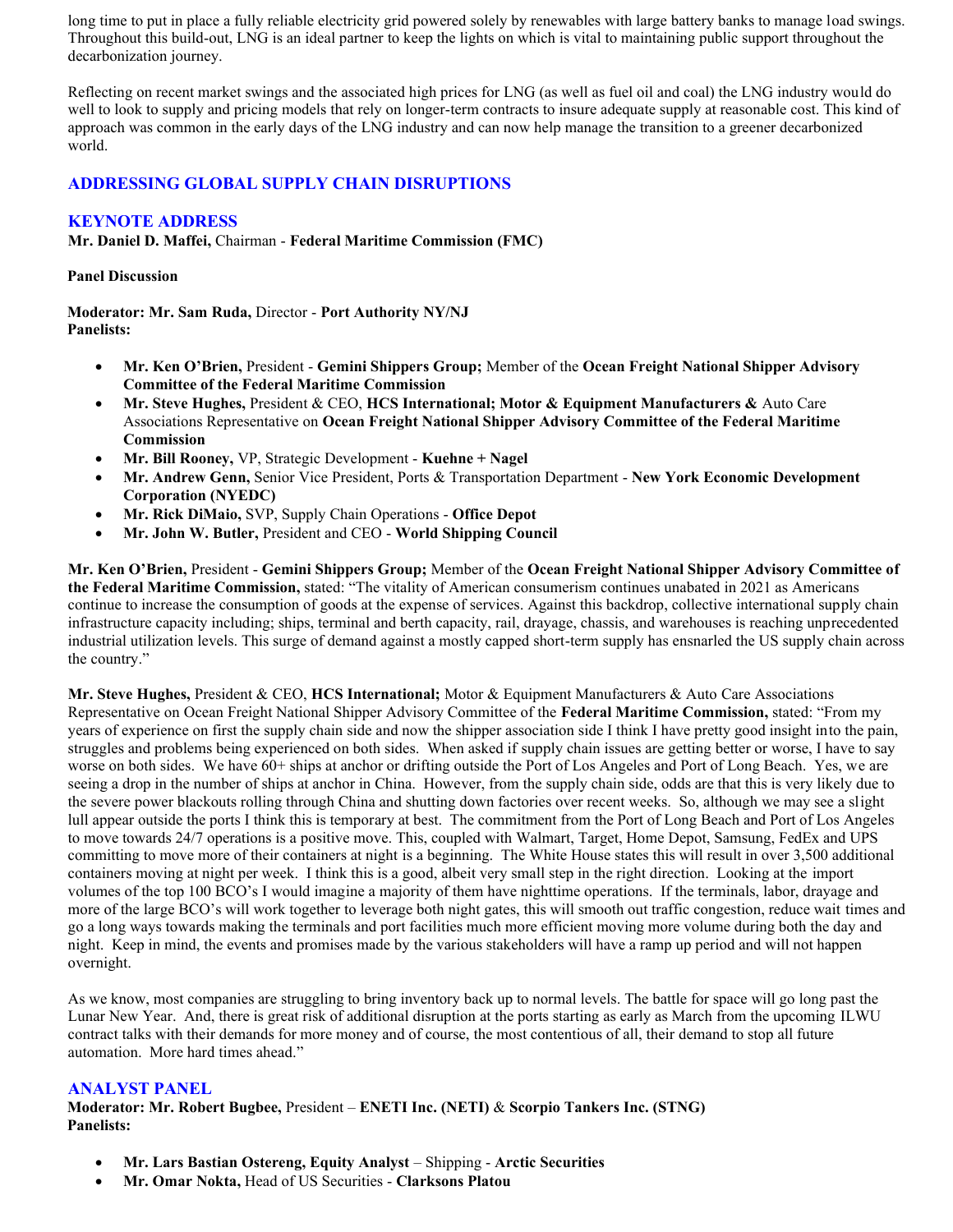- **Mr. Jorgen Lian,** Equity Analyst **DNB Markets, Inc**
- **Mr. Randy Giveans,** Group Head of Energy Maritime, Shipping Equity Research **Jefferies**
- **Mr. Magnus Fyhr,** Managing Director, Head of Maritime Research **H.C. Wainwight**
- **Mr. Ben Nolan,** Head of Maritime Research **Stifel**

#### *END OF FORUM - Thank you for joining us!*

#### \*\*\*\*\*\*\*\*\*\*\*\*

#### **FORUM OVERVIEW AND STRUCTURE**

The Capital Link New York Maritime Forum (NYMF) is both an investment and an industry conference with a double objective:

- To provide an interactive platform for investors, financiers, cargo owners and shipowners to discuss the latest developments in the global shipping, energy and commodity markets, as well as in the financial and capital markets. Also, to address critical topics of the industry such as regulation, technology, innovation and more.
- To showcase and promote the role of New York as a hub for the global maritime community and attract more business to New York targeting a global industry audience.

This event is known for its large attendance by investors, owners and financiers. It is a meeting place for C-level Executives from the industry and the finance and investment communities involved with shipping. The Forum is held in New York City every year and examines the macroeconomic issues that are shaping and transforming the international shipping markets today. This event was held digitally, for a second year in a row, as conditions do not permit otherwise.

The Forum provides a comprehensive review and outlook of the various shipping markets, made more relevant by the release of companies' earnings. In addition, it discusses topics of critical relevance to the industry such as restructuring and consolidation, the various channels and methods of raising capital as well as the impact of new technologies and trading routes.

Participants can interact live online in real time with Forum speakers and participants from around the globe, obtain the latest industry and market news, and arrange 1x1 meetings.

#### **Forum highlights:**

- Presentations/panel sessions were delivered in live in video format
- Latest industry and financial reports, white papers, company videos, latest presentations and more can be viewed on demand
- 1x1 meetings were available with shipping companies and sponsors
	- o Shipping Company meetings reserved for institutional investors
	- o Meetings were conducted by videoconferencing or conference calls

#### **44 SHIPPING COMPANY EXECUTIVES AVAILABLE FOR 1X1 MEETINGS**

- Ardmore Shipping Corporation (NYSE:ASC)
- Atlas Corporation (Seaspan) (NYSE:ATCO)
- BW Epic Kosan (OSLO:BWEK)
- BW LPG (OSLO:BWLPG)
- Capital Product Partners (NASDAQ:CPLP)
- Columbia Shipmanagement Ltd.
- C Transport Maritime
- D'Amico International Shipping (BIT:DIS)
- Danaos Corporation (NYSE:DAC)
- Dorian LPG Ltd.(NYSE:LPG)
- Eagle Bulk Shipping (NASDAQ:EGLE)
- Eneti Inc. (NYSE:NETI)
- Eurodry Ltd. (NASDAQ:EDRY)
- Euronav (NYSE:EURN)
- Euroseas Ltd. (NASDAQ:ESEA)
- Flex LNG (NYSE:FLNG)
- Frontline (NYSE:FRO)
- GasLog Partners LP (NYSE:GLOP)
- GasLog Ltd.
- Genco Shipping & Trading (NYSE:GNK)
- Global Ship Lease (NYSE:GSL)
- Golar LNG (NASDAQ:GLNG)
- Golden Ocean (NASDAQ:GOGL)
- Good Bulk (OSLO:BULK)